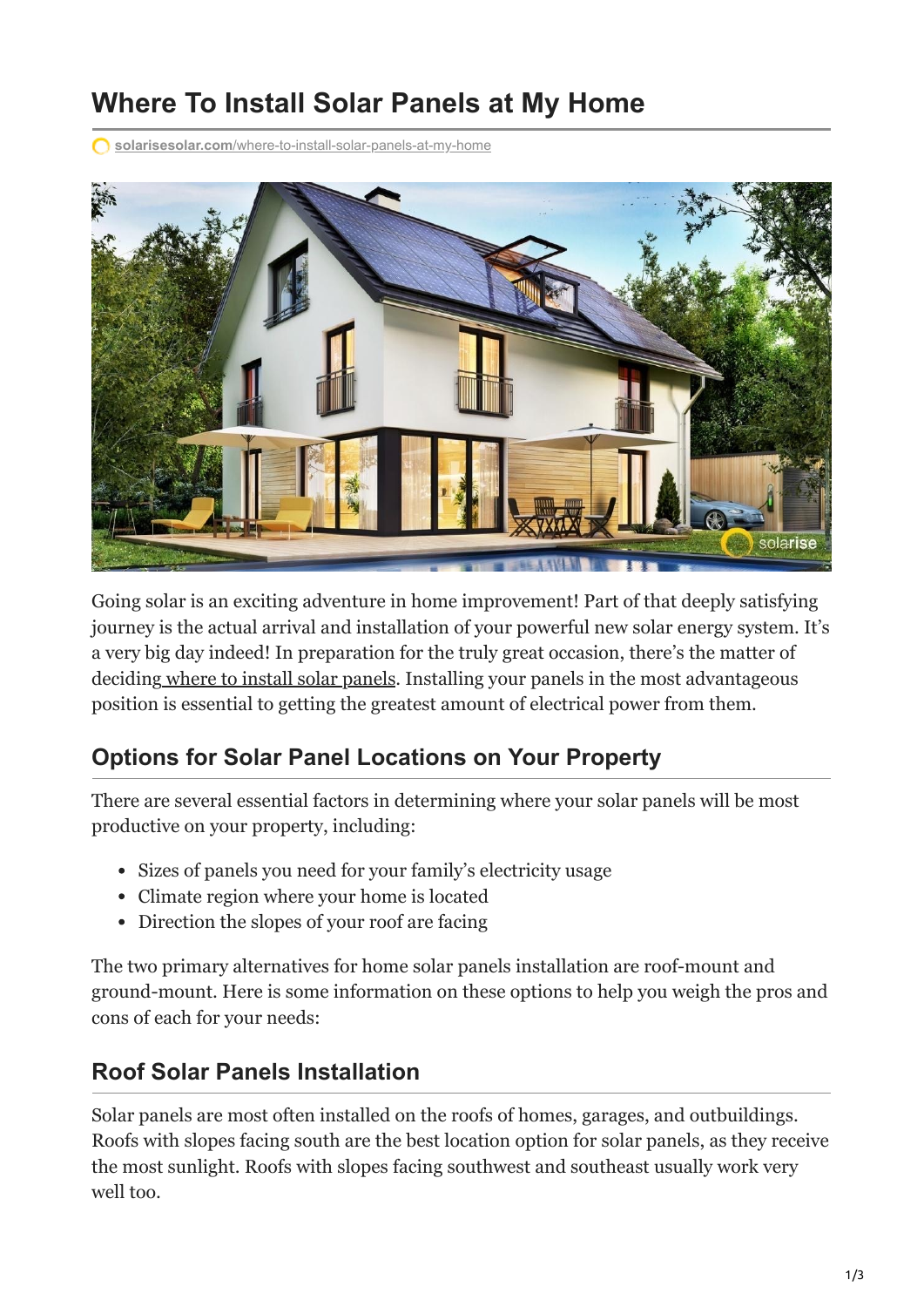Solar panels create shade on your roof, helping your home's interior stay cooler in hot weather. They also help protect the roof from bad weather, like extreme rain, snow, hail, blowing debris in wind, etc. [Installing solar panels](https://www.solarisesolar.com/3-options-for-solar-panel-installation-at-your-home/) on the roof also conveniently keeps them out of the way of people and vehicles on your property.

If your roof is heavily shaded or faces north, roof mount panels may not be your best option. Or, if you want to keep your roof's aesthetic unobstructed, you may prefer groundmount panels. But, there are ways to design a more appealing and seamless roof-mount system.

#### *Solar panel installation on the roof may be your best choice if:*

- You want to keep your ground space open for other uses.
- Your home's roof faces south and receives abundant sun exposure.
- Solar panels could help protect your roof from weather damage.
- You want solar panels to keep your home cooler inside by blocking direct sunlight.
- There are no nearby trees or buildings causing shade on your home's roof.

#### **Ground Solar Panels Installation**

Ground-mount solar panel installation is typically easier and faster, which can minimize the installation cost. It also makes panel cleaning and maintenance safer and more convenient.

Solar panels installed on the ground often produce more efficiently, because the free space under the panels allows airflow at the ground level. Air is cooler along the ground than on the top of a home's roof. That helps the panels stay cooler[. Solar panels in cold areas](https://www.solarisesolar.com/do-solar-panels-work-during-the-winter/) are more efficient. Depending on where you put them on your property, you can add more panels in adjacent space in the future if you wish.

But[, ground-mount solar panels](https://www.solarisesolar.com/ground-mount-solar-panels-in-colorado-springs/) do take up square footage on your property, and they are more accessible to various causes of damage. If you have a lot of square area on your property and choose ground-mounted panels, it is recommended to place them away from frequently-used spaces. Avoid installing solar panels near windows and doors, walkways, driveways, and other areas with the highest foot traffic.

#### *Solar panels on the ground may be your best choice if:*

- The property has sufficient unused ground space away from vehicles and foot traffic.
- You want the opportunity to expand your solar energy system most conveniently later.
- Your roof design is a prominent aesthetic feature of your home's exterior.
- Easy access to the panels for cleaning and maintenance is a priority.
- Displaying the solar panel array on the property is desirable.

## **Where Should I Install Solar Panels on My Property?**